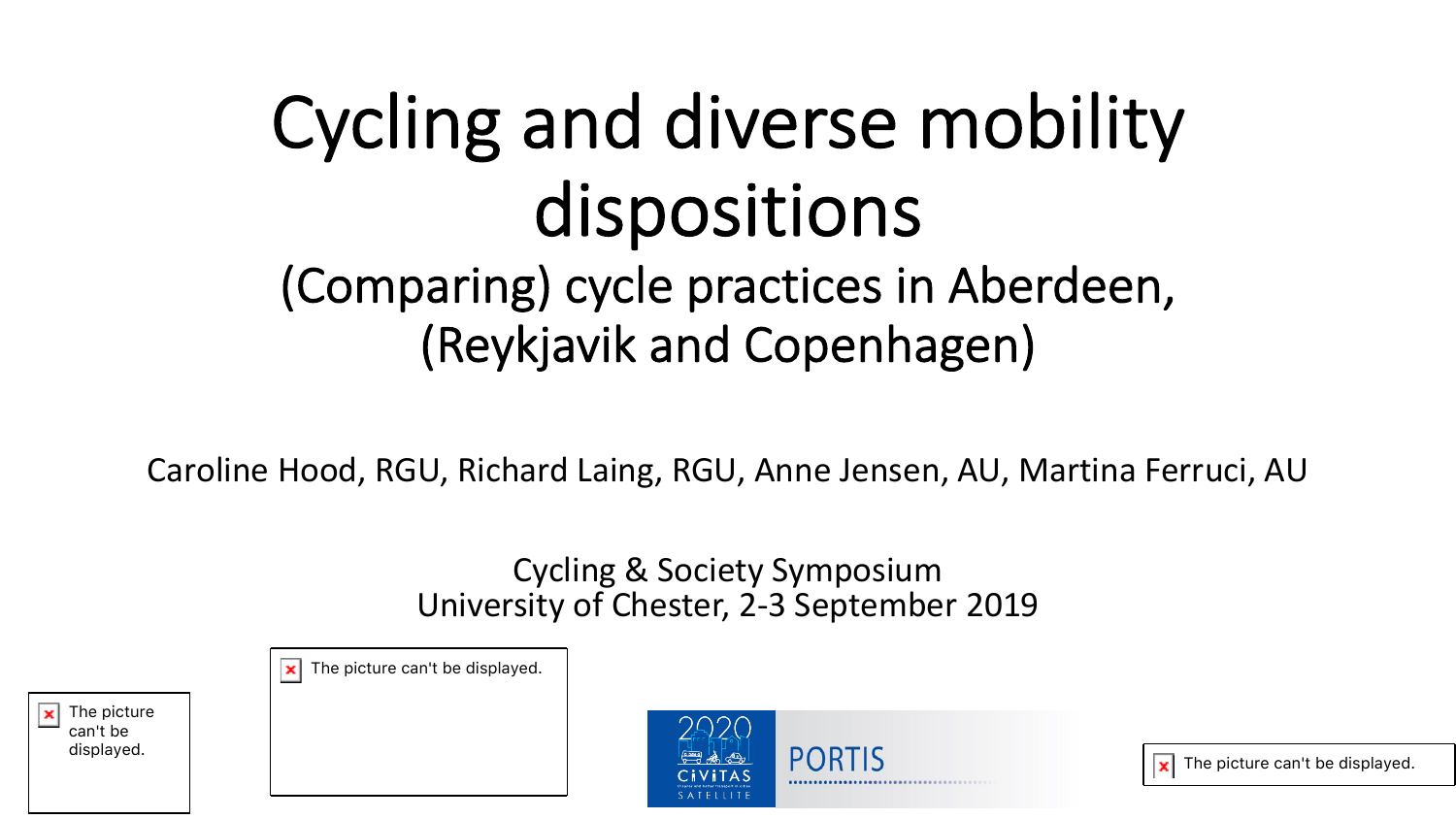### Introduction

- Cities in postcarbon transitions
- Cycling as active choice
- Cycle mobility is social as well as bodily and environmental

#### Main research question

 $\rightarrow$ Why different urban contexts have adverse effects on people's disposition for and motivation to everyday cycling – and how this is socially loop-sided

Compare dispositions for cycling in 3 Northern cities – here focus on Aberdeen, Scotland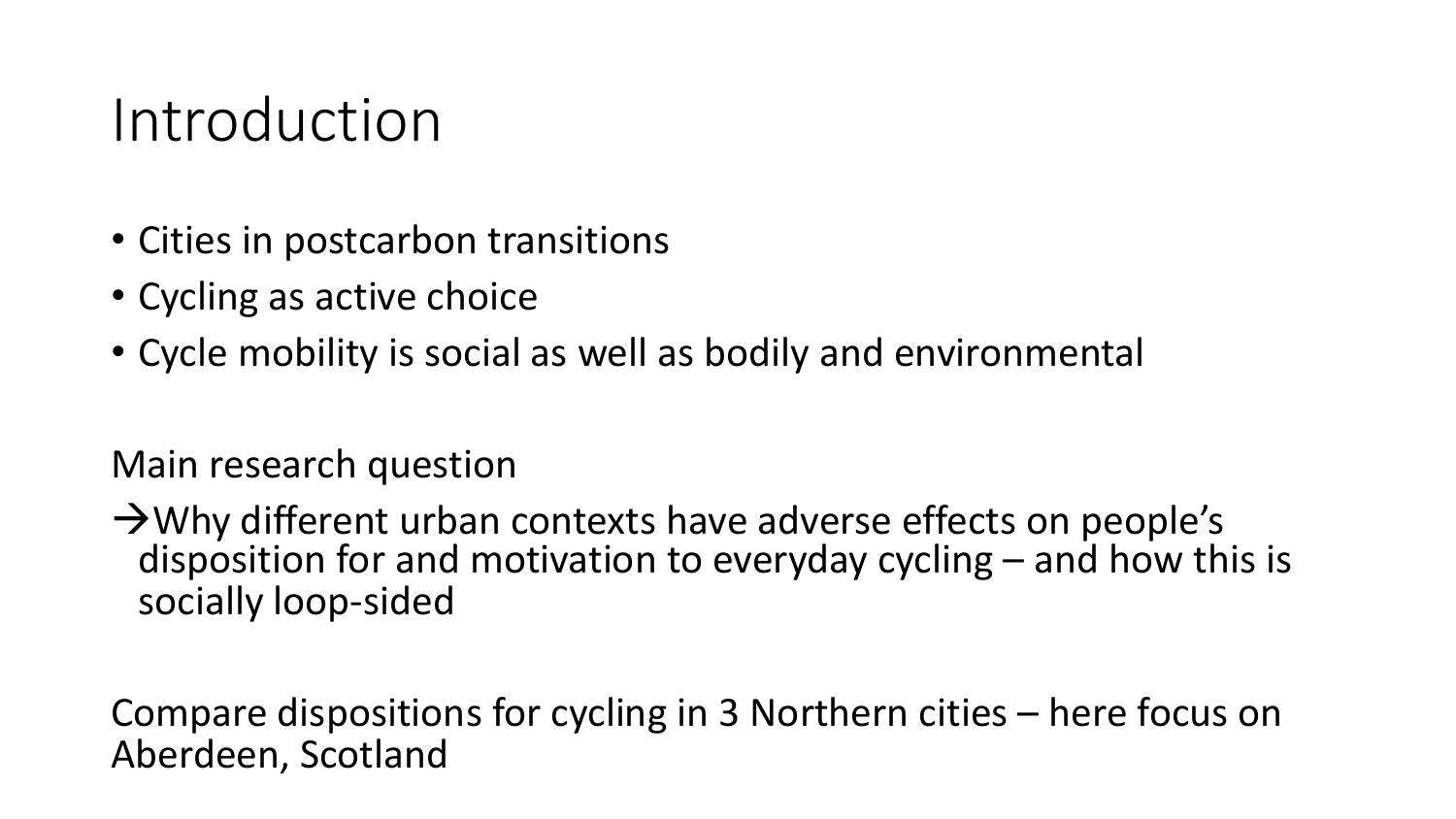## Analytical framework: Social equality in dispositions to cycling

#### Social equality – two takes

- Correlation with stratified groups in cyclists
- Social capital
	- The ability to take advante of cycling
	- Socialisation
	- Level of education
	- Access to cycles and cycle infrastructure availability, economic means
	- Health and ability ceteres paribus

Work in progress…..

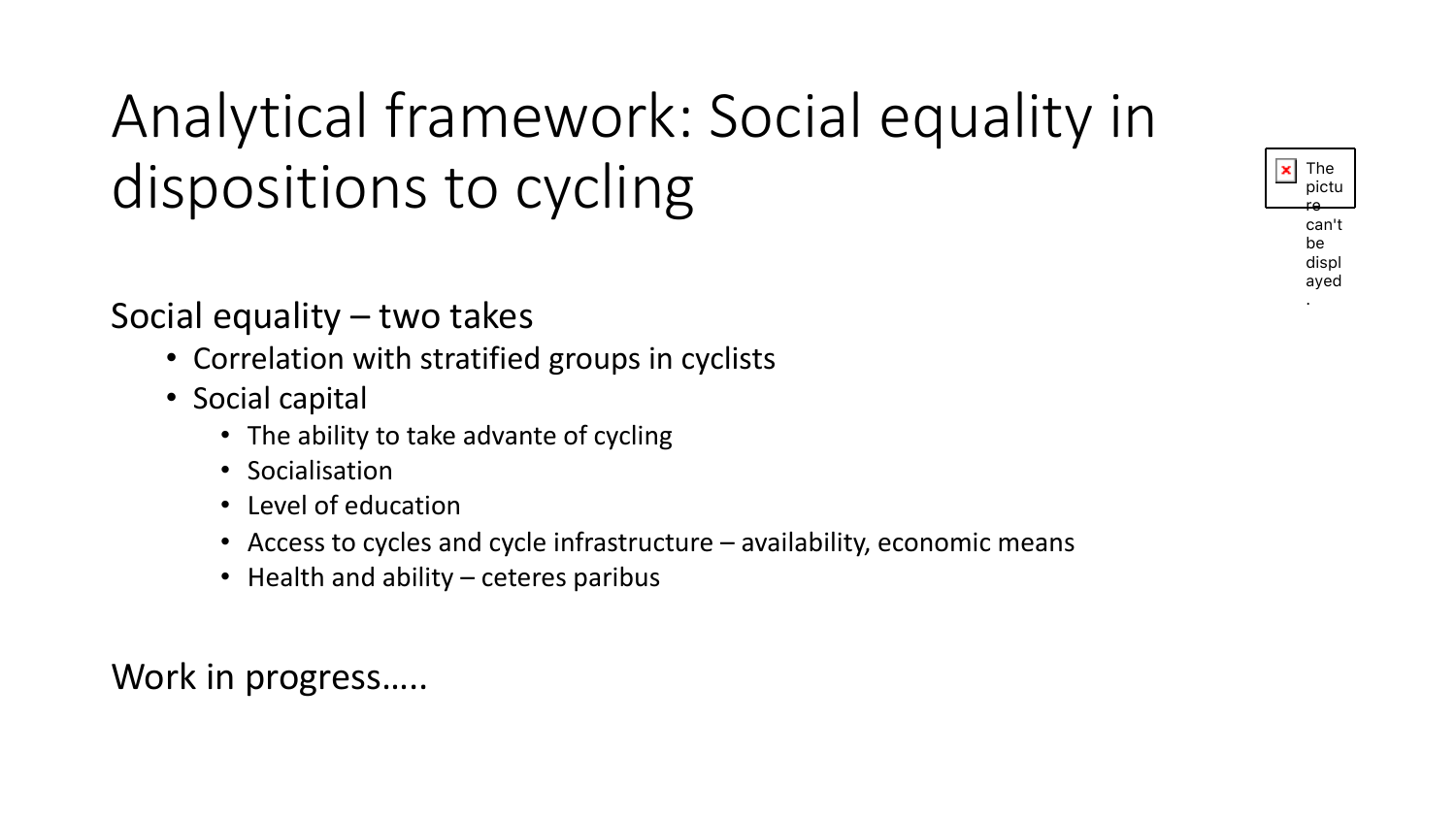### Analytical framework: Practice theory

**PRACTICE** 

Routinized ways in which bodies are moved, objects are handled, subjects are treated, things are described and the world is understood

- Practices at the collective level
- Focus on the DOING
- Practices are performed by 'agents' through corporal movements and discursive / articulated signs

 $\rightarrow$ A way of conceptualising cycle and mobility culture - Links to disposition for cycling at a collective – societal – level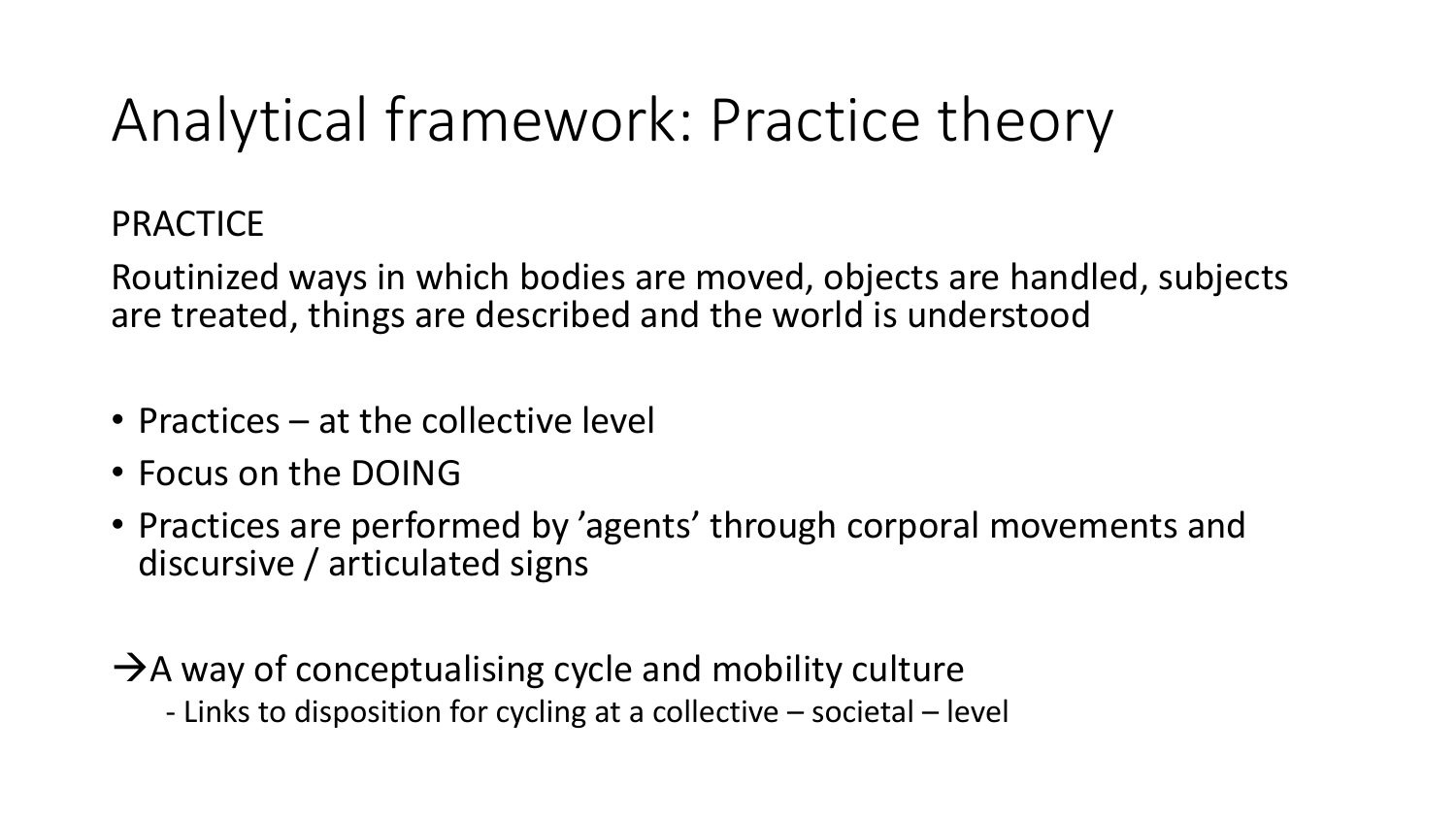## Practice theory

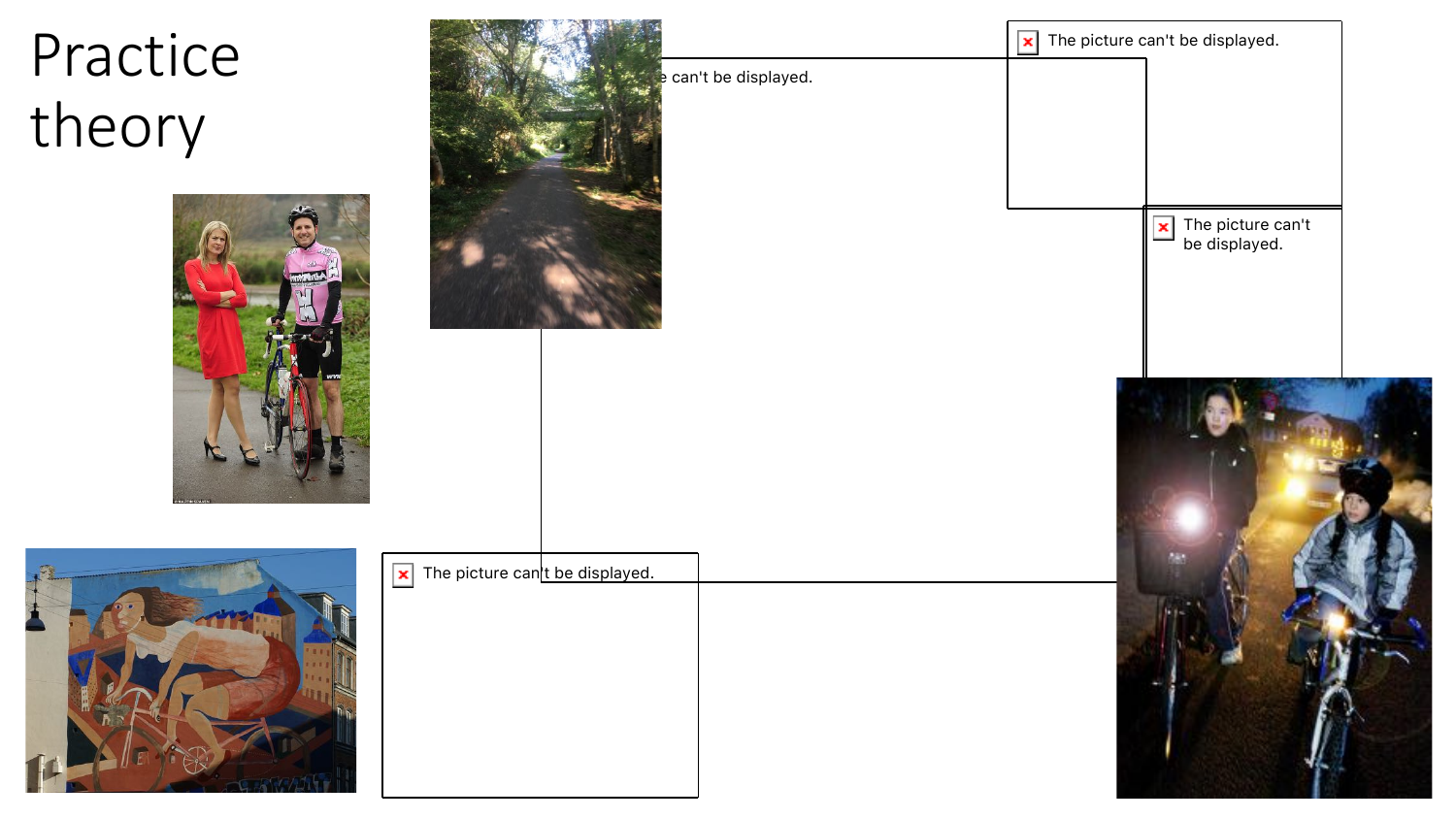## Analytical framework

Meaning

- The knowledge and discourses the draw up the mental maps (individually and collectively)
- At the level of the individual actor and of the collective actors or community relational and socio-culturally embedded

#### Competences are skills and techniques that

- Enable practices
- Are contextualised jointly with particular practices

Materiality is the body and the tangible world with which we interact through performing and enacting practices

- The body and nature
- Objects and infrastructures

Changes in practices

- Deviations in performance
- Alterations in meanings, competences and/or materialities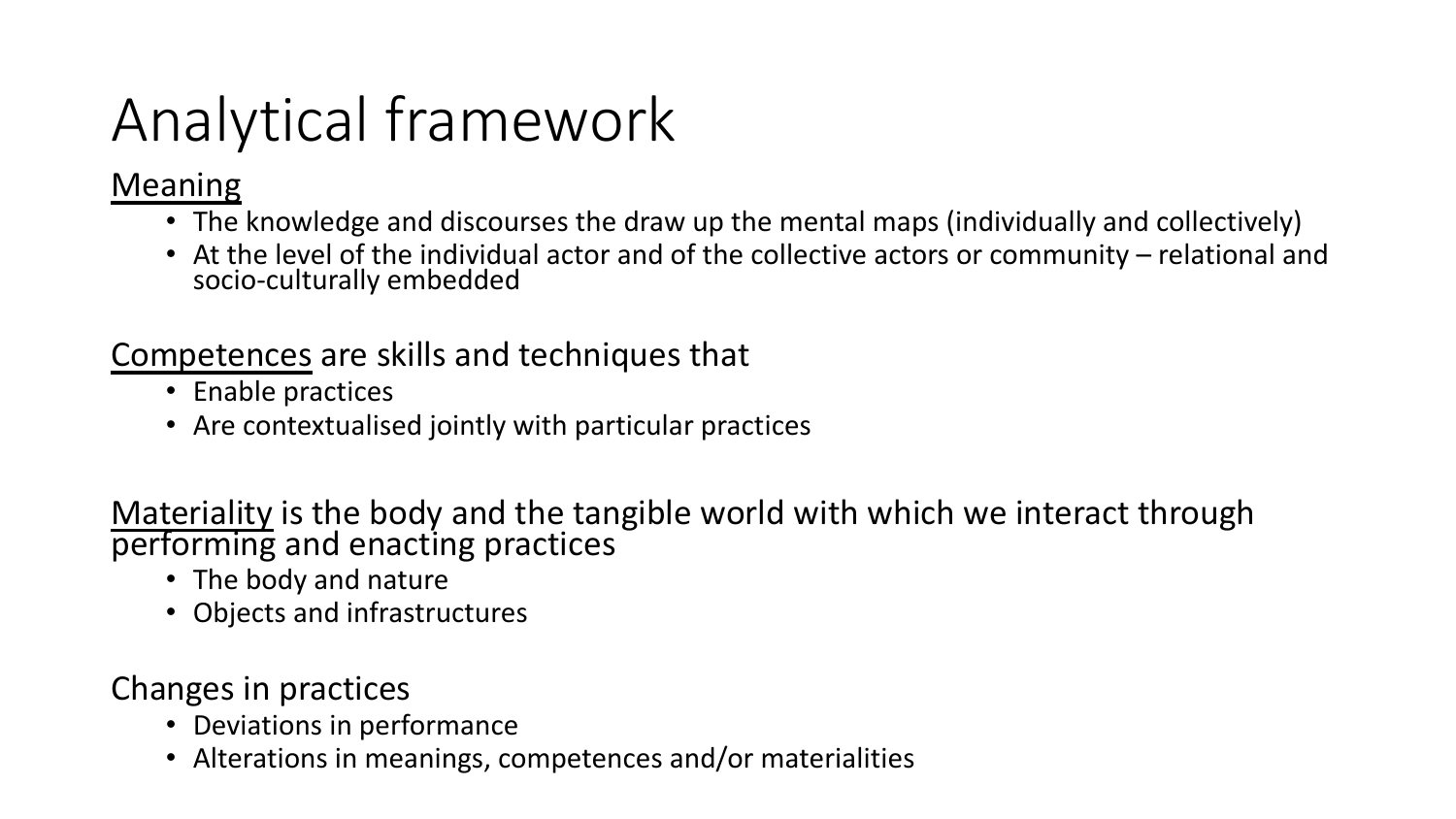### City of Aberdeen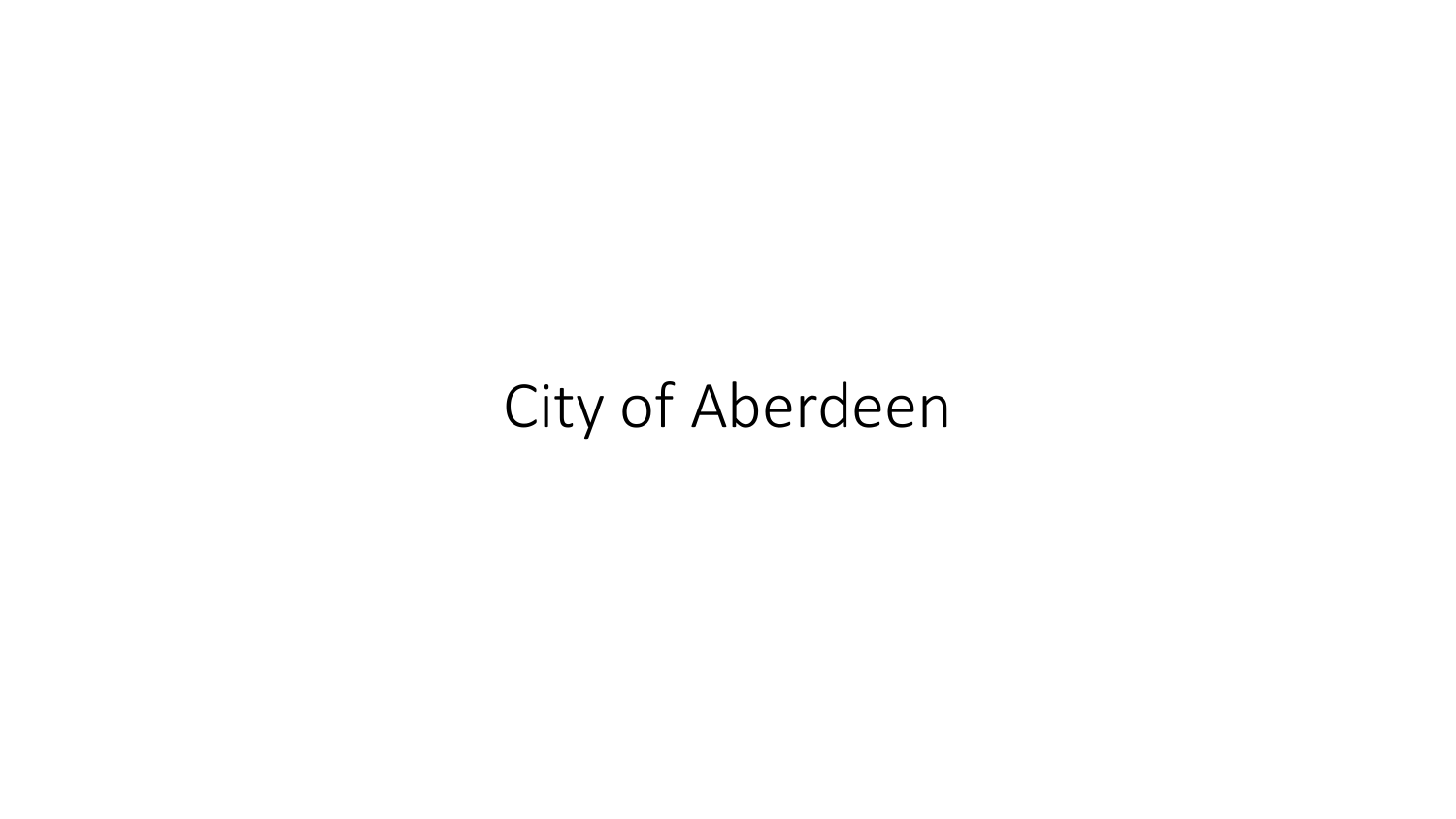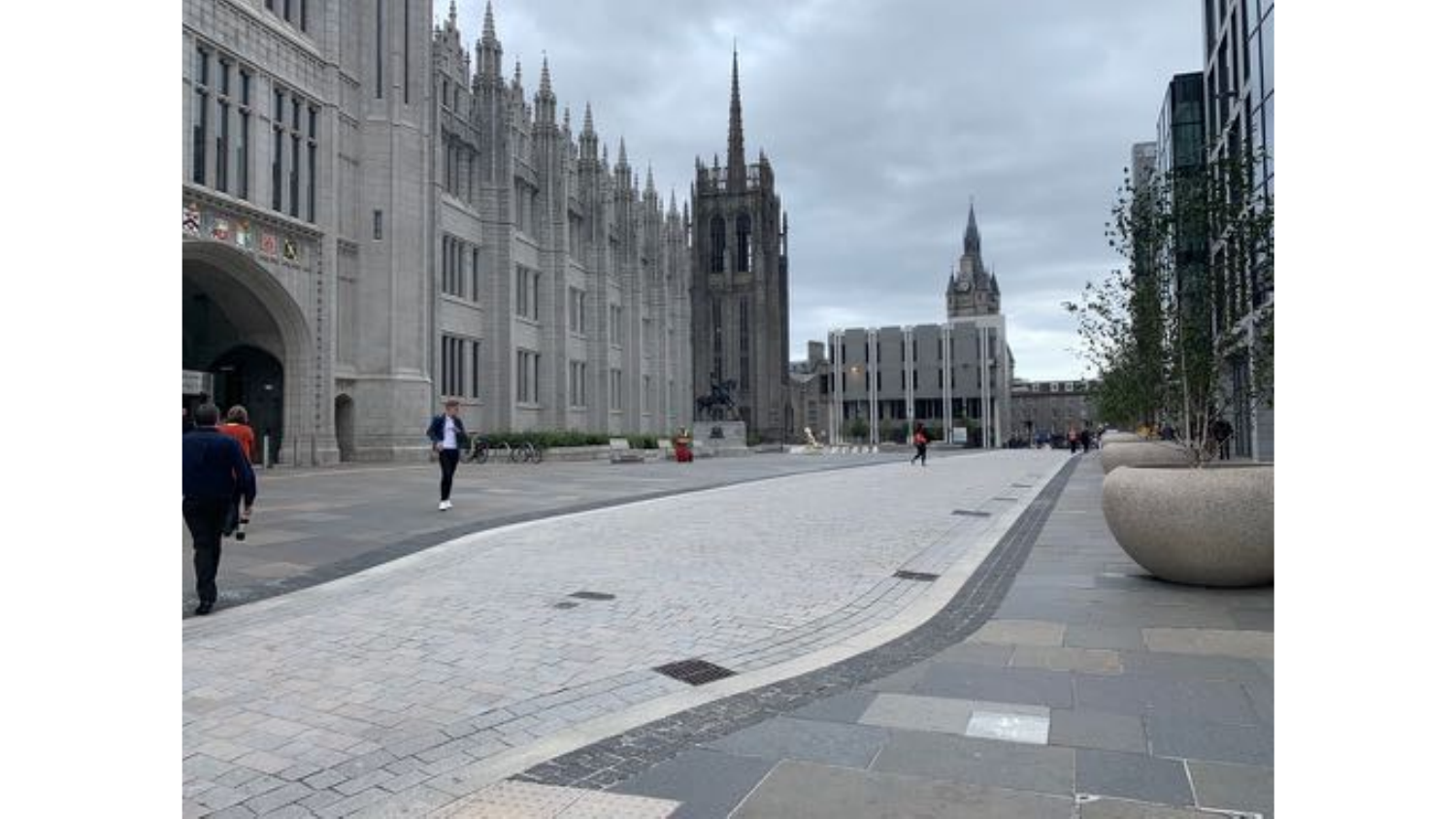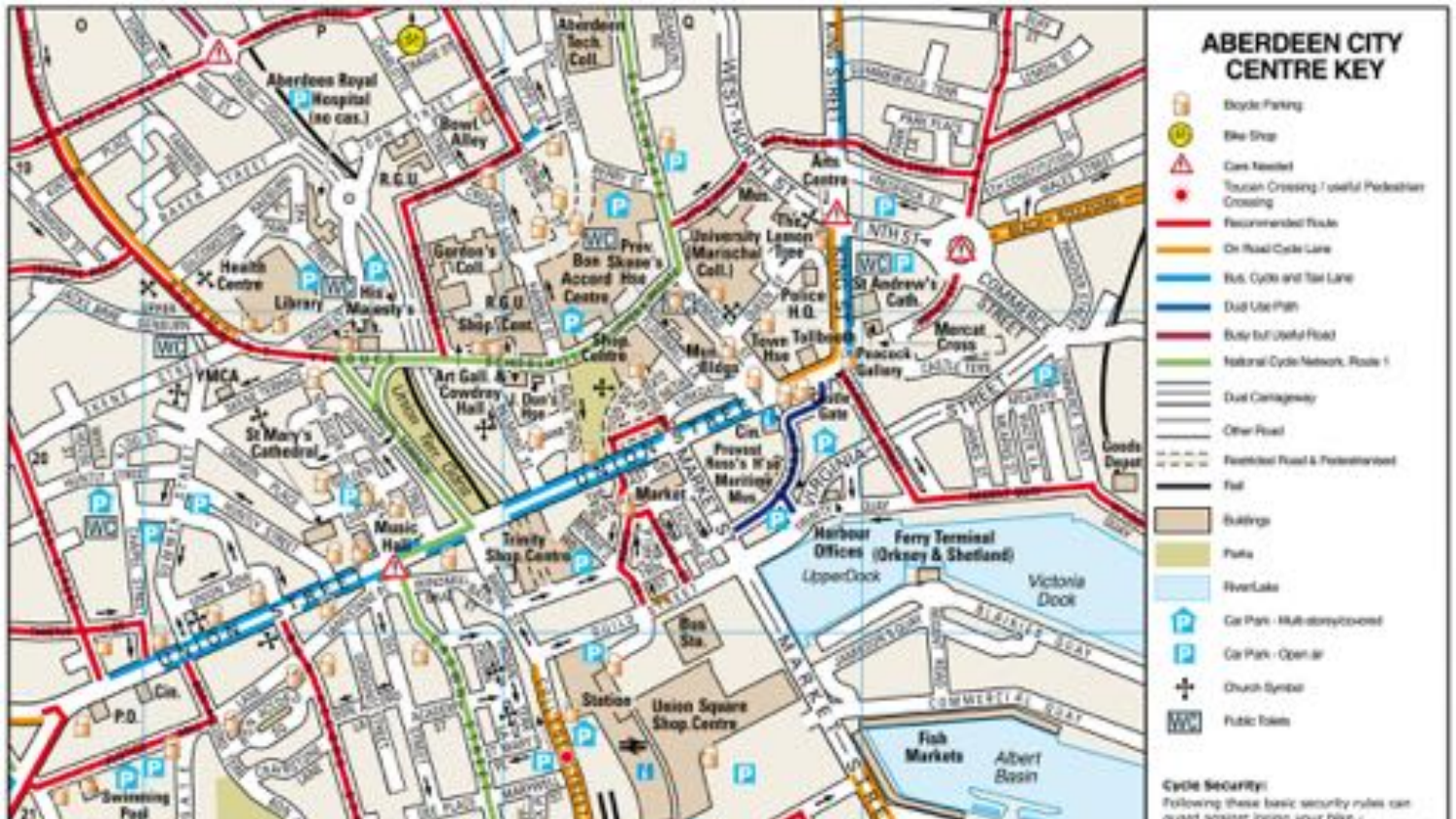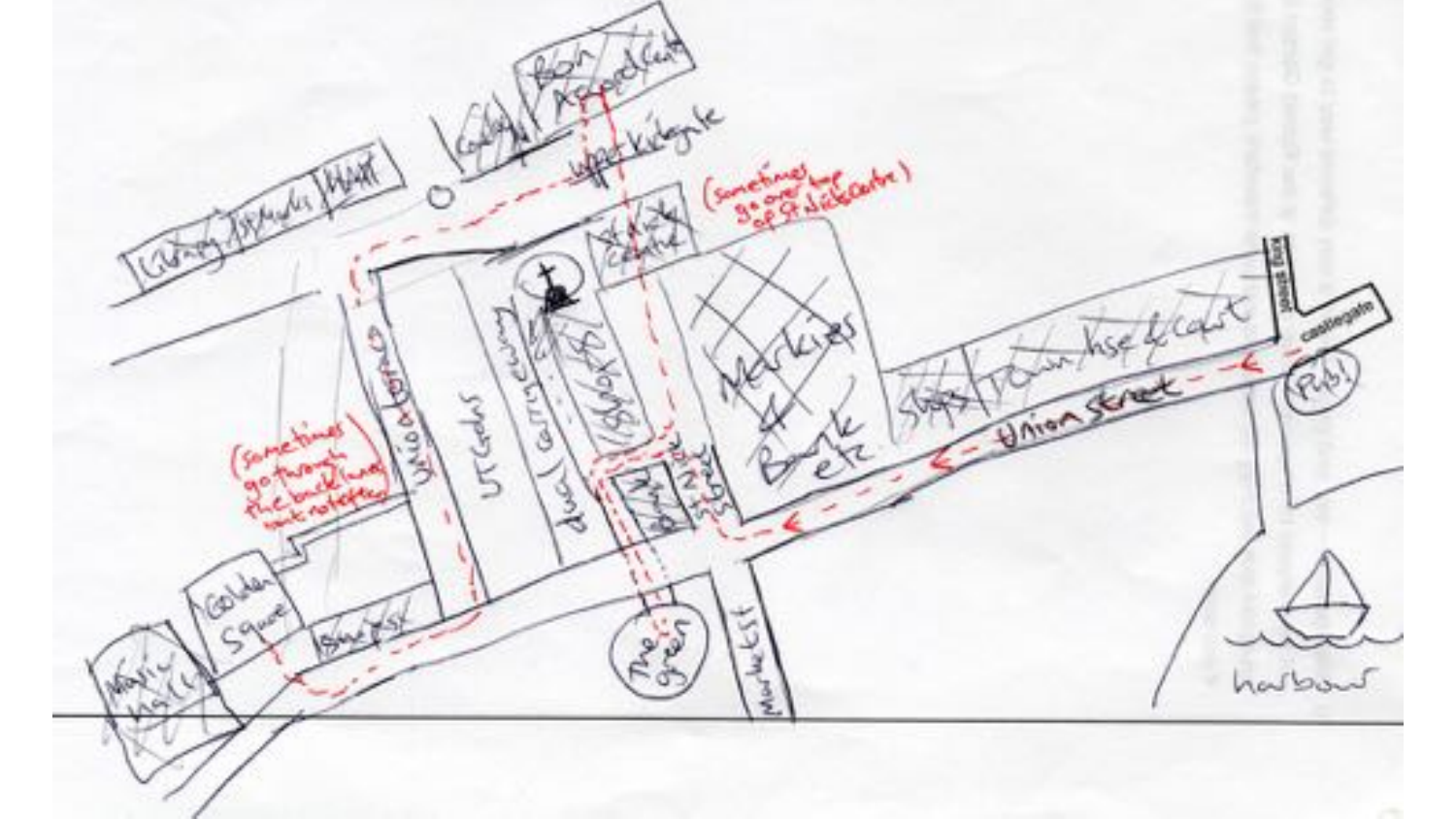#### **Perceptions and meaning**

"*I enjoy being out in nature: hearing, smelling and seeing all around me. It makes me happy and I feel free*

*"I cycle pretty much every day and have had drivers turn in front of me, cut me up and give me abuse because they believed they had priority even although the highway code would say otherwise."*

"*Aberdeen has particularly aggressive car driver[s] who don't seem to tolerate cycling. They take advantage of stereotypes to justify their abuse of cyclists on the road and on social media*"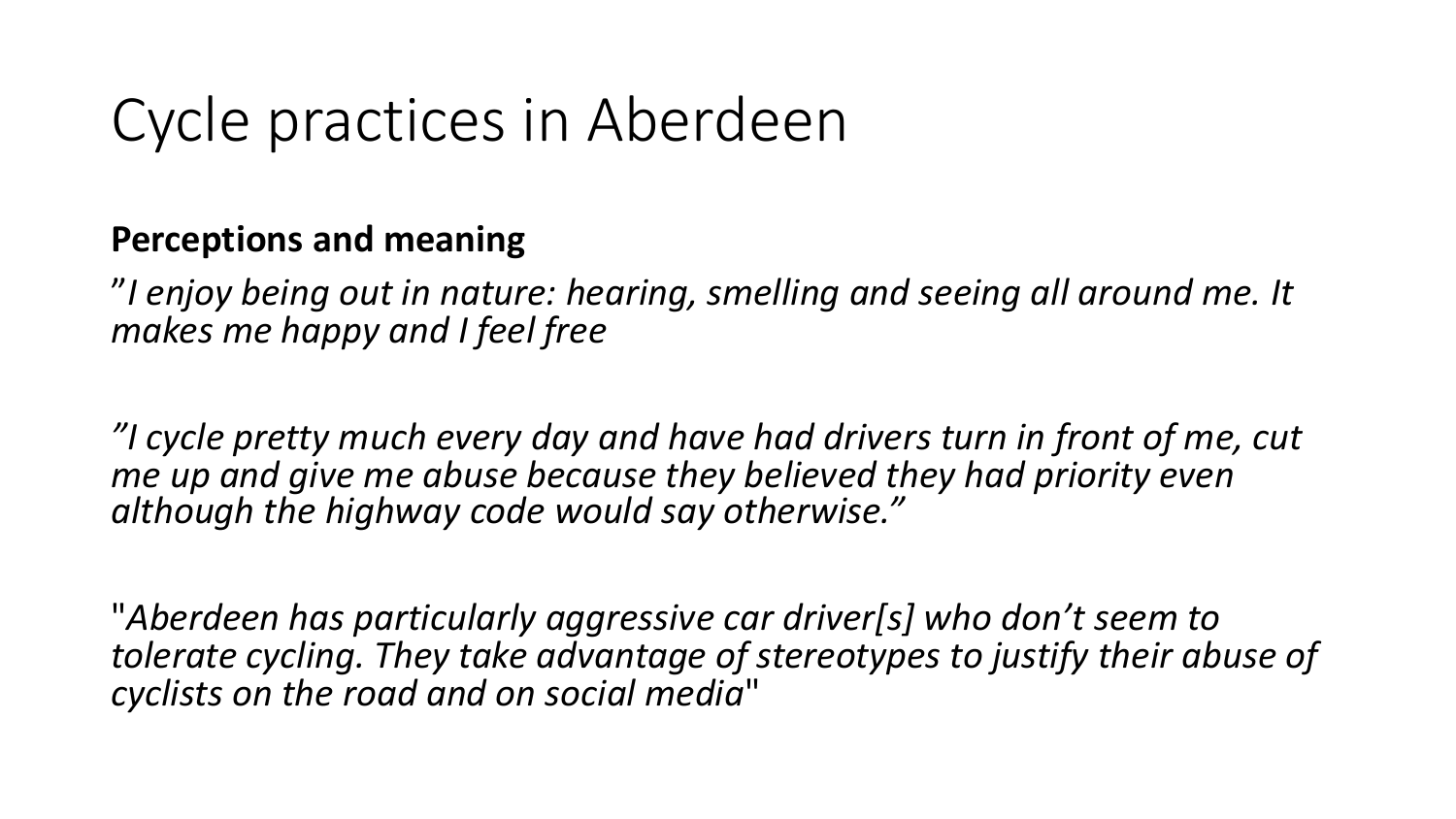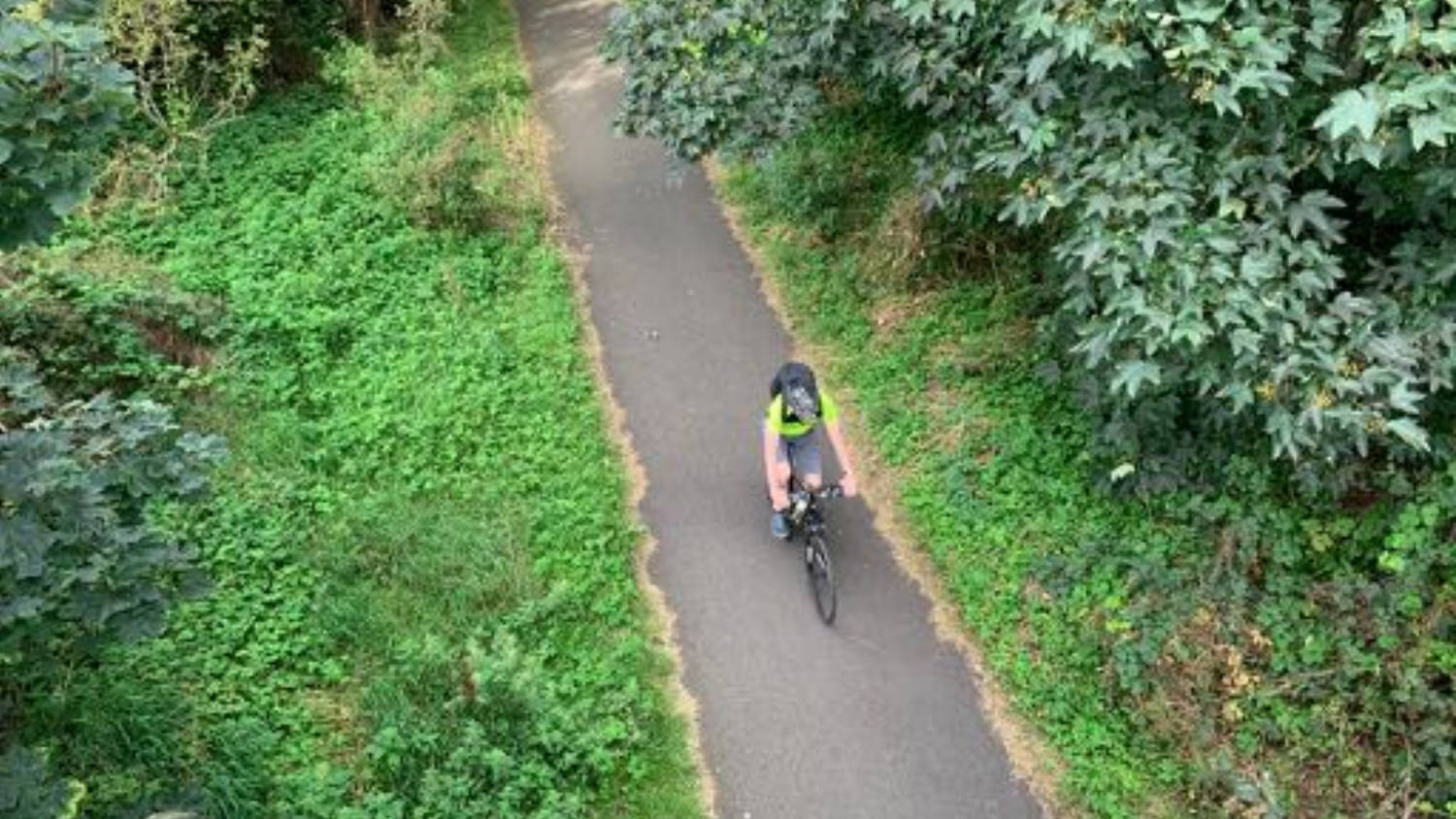#### **Competences**

"*Those who break rule of the road or act in an elitist way give cyclists a bad name*"

"...*am constantly being screamed at by drivers to keep left on roads where I need to adopt the primary position to avoid parked cars and being doored*"

Bicycle maintenance skills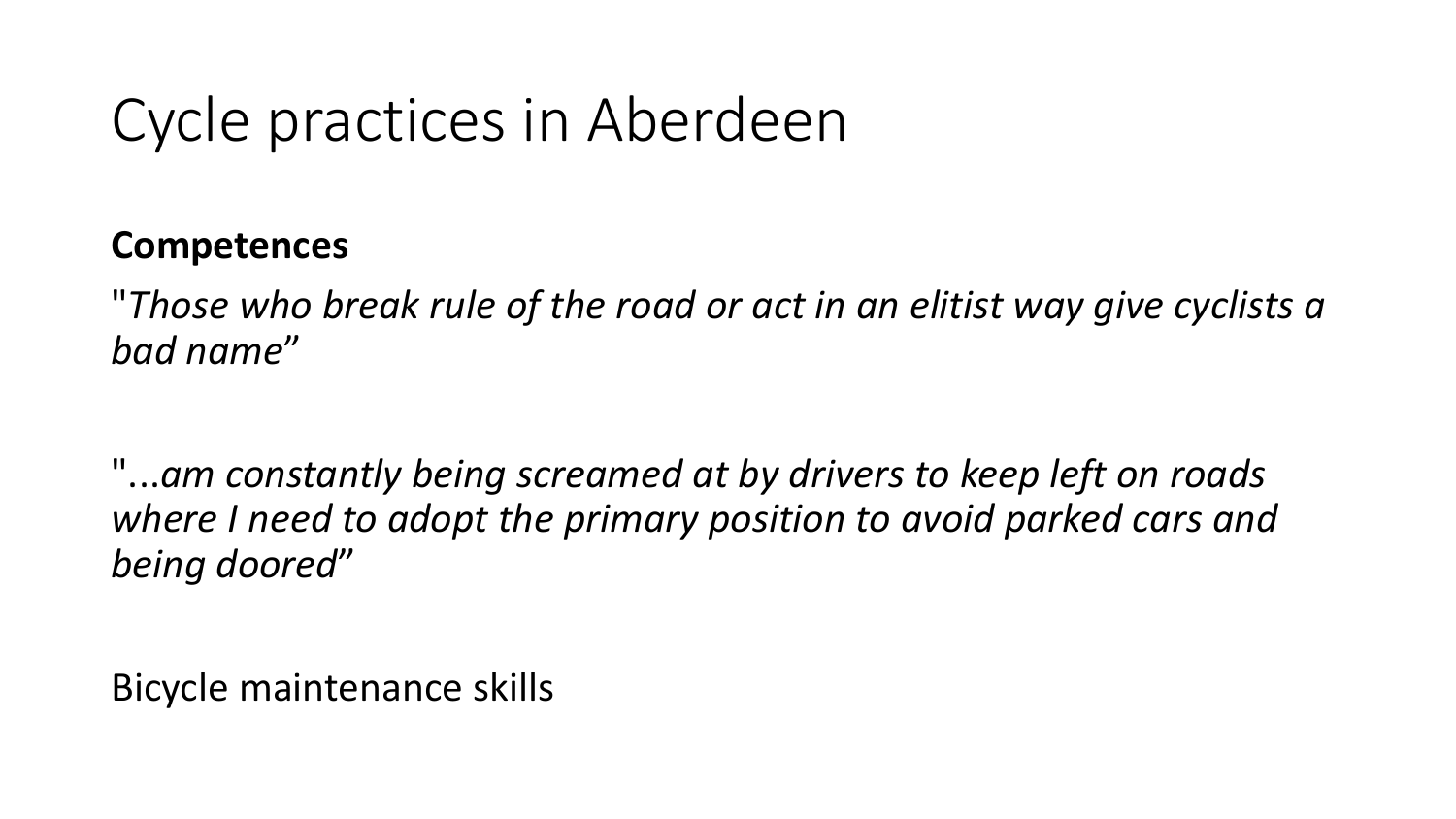#### **Materialities (1)**

"…*cycle lanes are an afterthought, painted lines on a road*"

"...*shared use routes which don't work well at peak times due to lack of 'rules' or [consideration] by users (bikes and pedestrians) about how to use shared space responsibly*"

"…*the actual state of the road is the biggest risk to cyclists. For example, a cyclist travelling at 20mph who has to make a change of direction suddenly because of a hole, or dropped iron-wear into the path of other road users*."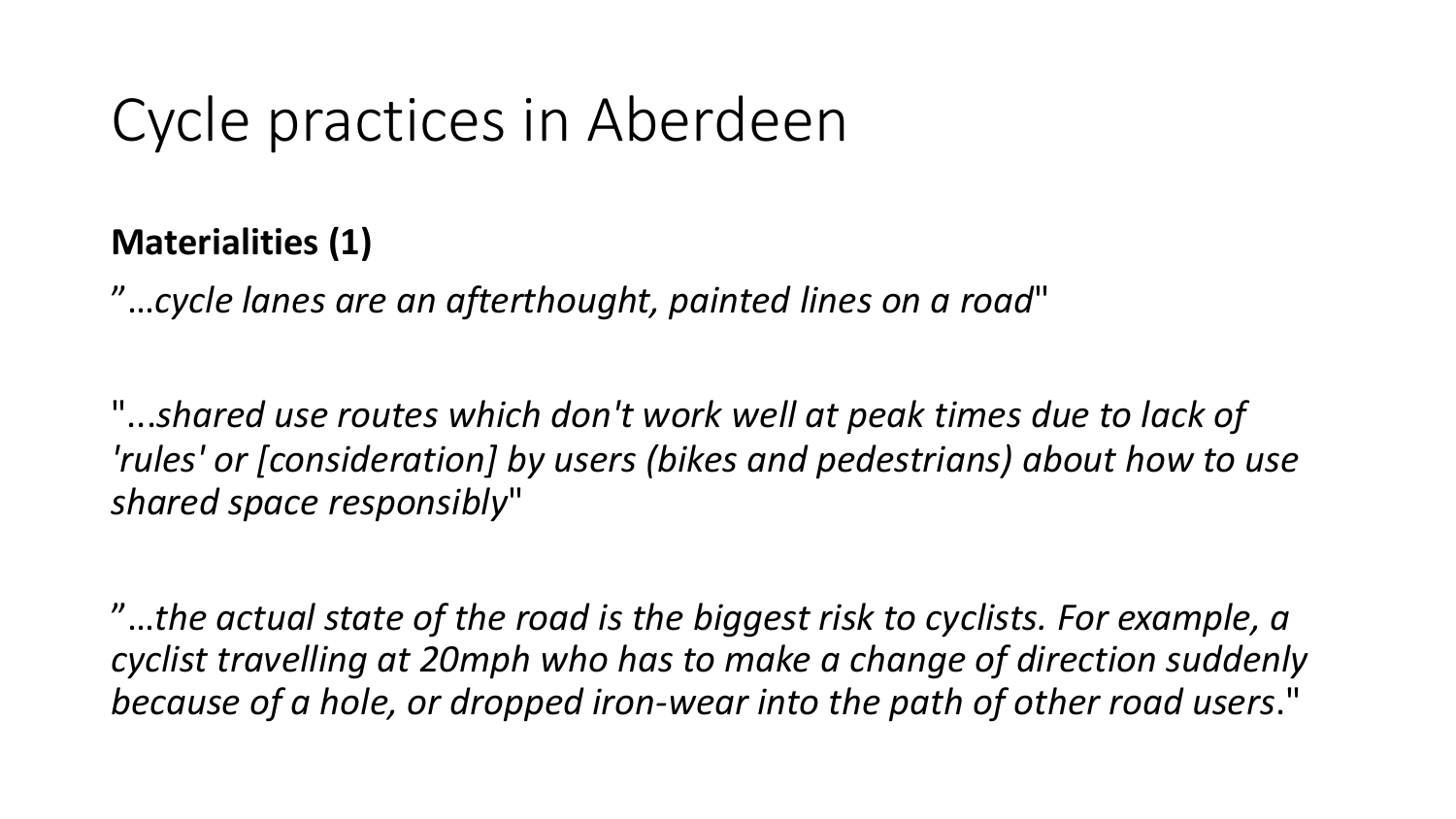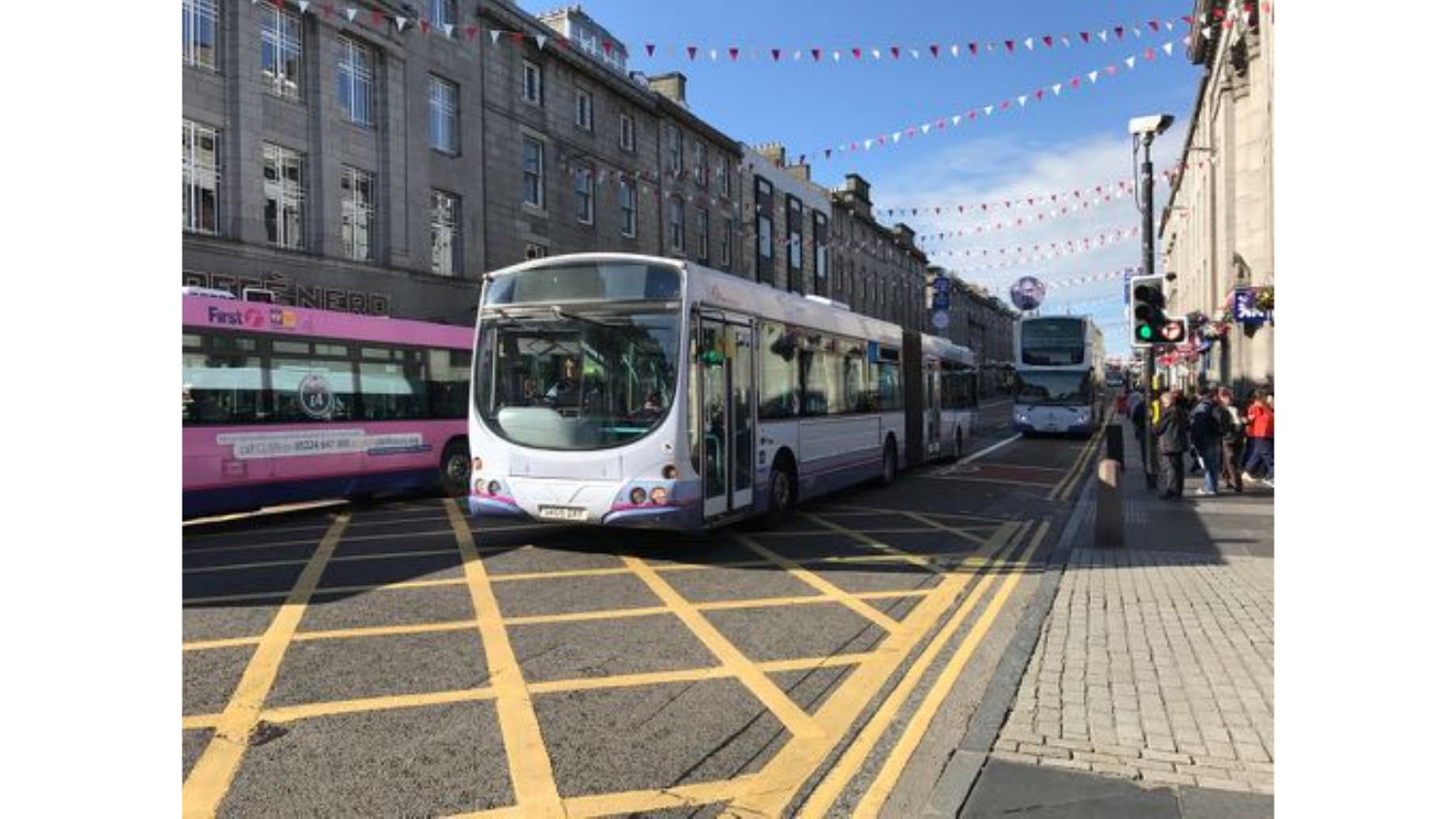#### **Materialities (2)**

"...*there are hardly any safe cycling routes and even these are not continuous routes … require some of the journey to be shared with motorised vehicles*."

"*Instead of 'safety' cameras being set up on main roads to catch speeder, how about safety cameras being used to monitor driving behaviours in built up areas? Manners and respect should not be seen as a weakness"*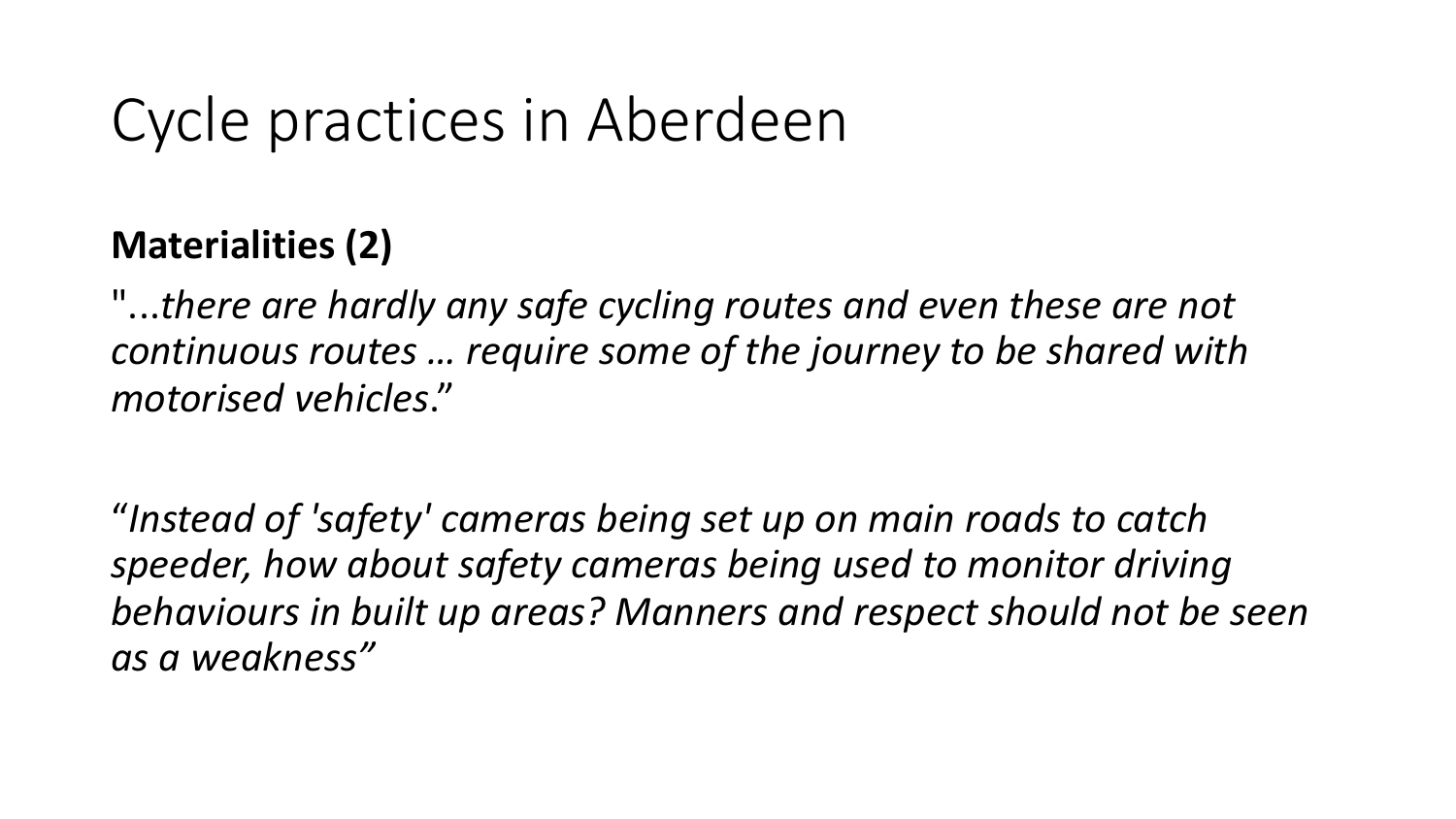### Tentative conclusions….

Why different urban contexts have adverse effects on people's disposition for and motivation to everyday cycling – and how this is socially loop-sided

#### Strands of Aberdonian cycle practices

- Emerging cycling culture
	- Very contested
	- For whom?
- Urban materialities sort of reject cycling as a legitimate mode of Aberdeen transport
	- Shared spaces, lack of infrastructure
	- City space adapted to cars and pedestrians

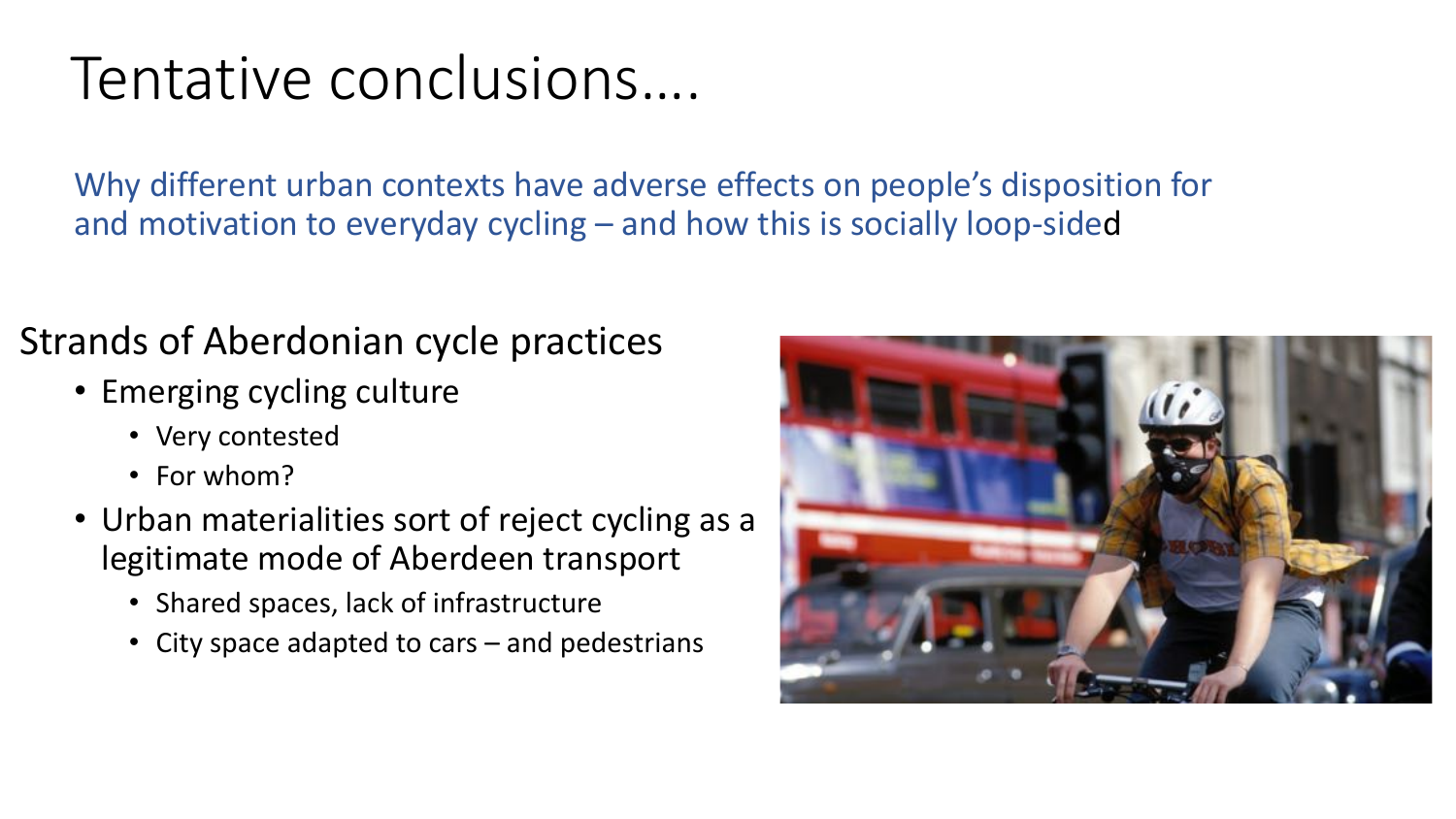# Equality and disposition to cycle<br>Tentative conclusion…. • Among cyclist community and ro

![](_page_17_Picture_1.jpeg)

- Among cyclist community and road users – tribalism (us and them)
- Only adapted to the fit and very capable – not elderly and children (saftey)
- Not for commuters (time)
- Invisible in Aberdeen transport policy
- The very limited number of actual cycle infrastructure stratifies the city
- Gendered women feel less safe and are perceived as less capable cyclists